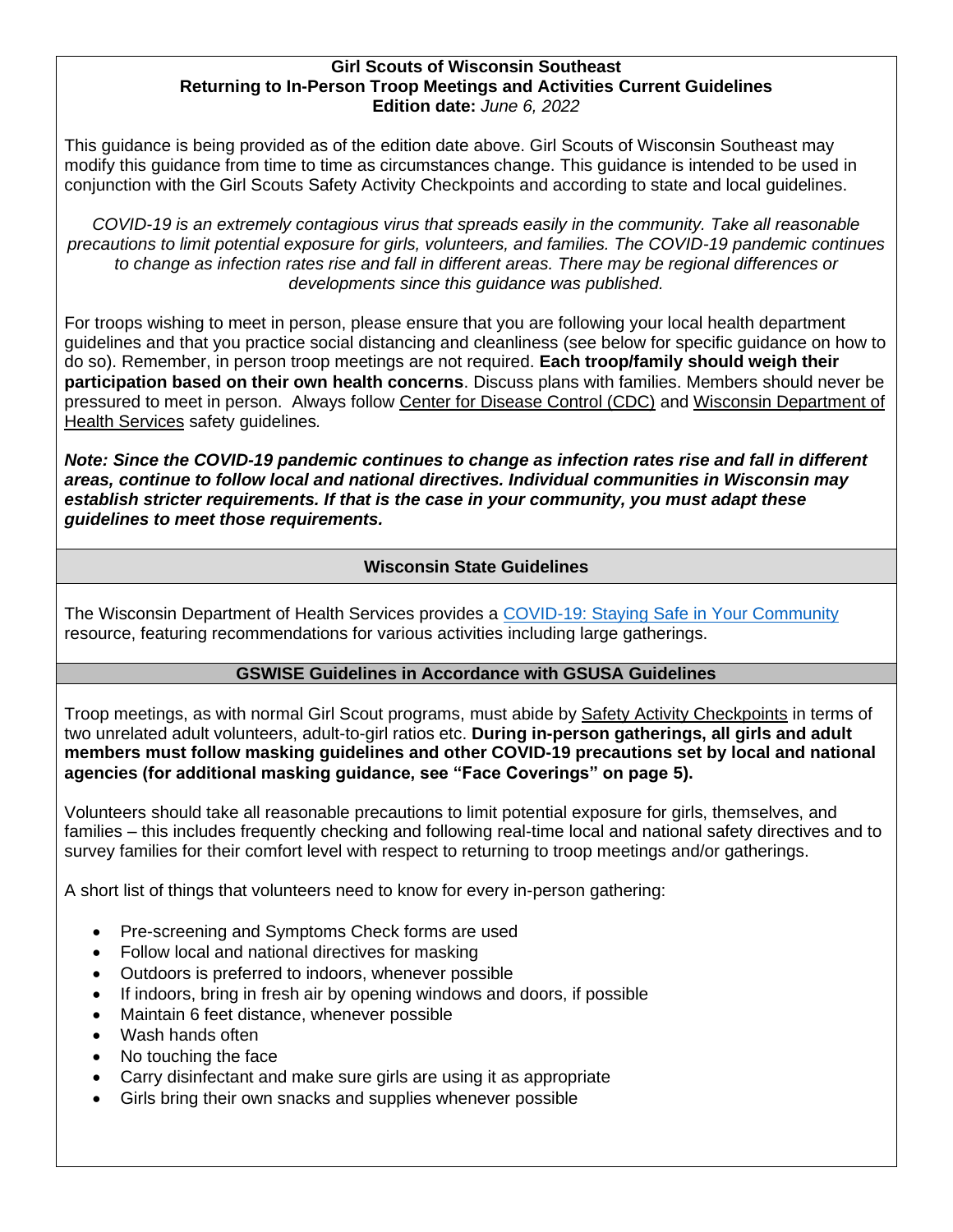*Girl Scouts of Wisconsin Southeast requires a signed Agreement for each minor and adult participant prior to participation at in-person troop meeting or activities. [Assumption of Risk, Release and Waiver of Liability Relating to Coronavirus/COVID-19](https://form.jotform.com/202475467955164)*

| <b>Pre-screening and Symptoms</b><br>Check.<br>Prior to in-person troop meetings and<br>activities, all participants should be<br>screened to ensure they are healthy<br>and that they have not experienced<br>symptoms associated with COVID-19<br>in the previous 48 hours, that they<br>have not knowingly been in contact<br>with someone who has exhibited<br>symptoms or has been confirmed<br>positive with COVID-19, and that they<br>have not been to high-risk<br>geographical regions particularly<br>those regions that require a<br>mandatory quarantine period. | As part of the screening process, it is recommended that the<br>$\bullet$<br>troop leader complete and retain a written questionnaire (see<br>last page) for each attendee or implement a verbal process and<br>retain a log of Y/N responses for a minimum of a month.<br>Volunteers that are planning events should complete the Pre-<br>$\bullet$<br>screening and Symptoms Check step prior to each in-person<br>gathering.<br>If an attendee answers a question that would indicate a<br>$\bullet$<br>likelihood or a known possibility that they could be a carrier of<br>the virus, they should be asked not to attend the gathering.<br>Please be sensitive to the fact that girls may be experiencing<br>$\bullet$<br>symptoms that are similar but completely unrelated to COVID-<br>19 and not contagious at all, such as menstrual body aches or<br>headaches or allergies or a pre-existing condition.<br>The goal is to keep the meeting safe from contagion and do the<br>$\bullet$<br>very best to ensure our girls are educated and healthy, not to<br>make it unnecessarily difficult or uncomfortable for girls to<br>gather safely.                                                                                                                                                                                                                                                                                                                                                                                                                                                                                                                                                                     |
|-------------------------------------------------------------------------------------------------------------------------------------------------------------------------------------------------------------------------------------------------------------------------------------------------------------------------------------------------------------------------------------------------------------------------------------------------------------------------------------------------------------------------------------------------------------------------------|-----------------------------------------------------------------------------------------------------------------------------------------------------------------------------------------------------------------------------------------------------------------------------------------------------------------------------------------------------------------------------------------------------------------------------------------------------------------------------------------------------------------------------------------------------------------------------------------------------------------------------------------------------------------------------------------------------------------------------------------------------------------------------------------------------------------------------------------------------------------------------------------------------------------------------------------------------------------------------------------------------------------------------------------------------------------------------------------------------------------------------------------------------------------------------------------------------------------------------------------------------------------------------------------------------------------------------------------------------------------------------------------------------------------------------------------------------------------------------------------------------------------------------------------------------------------------------------------------------------------------------------------------------------------------------------------------------------------------------|
| <b>Troop Meeting Space.</b>                                                                                                                                                                                                                                                                                                                                                                                                                                                                                                                                                   | Outdoor spaces where social distancing can be maintained are<br>$\bullet$<br>strongly recommended for meetings.<br>Since regular troop meeting spaces may not be available,<br>$\bullet$<br>GSWISE is offering the option of using council property such as<br>service centers, camp properties, and other program facilities<br>for troops to meet. Visit GSWISE Rec Desk.<br>Troop meetings on council premises, as with normal Girl<br>$\circ$<br>Scout programs, should abide with Safety Activity<br>Checkpoints in terms of two unrelated adult volunteers,<br>adult-to-girl ratios, etc.<br>It is always best to opt for outside meetings than<br>$\circ$<br>inside, whenever possible.<br>If you are meeting in other facilities, get advance permission<br>$\bullet$<br>from the property owner or the jurisdiction that provides the<br>location.<br>For meetings held at public facilities, contact the facility ahead<br>of time and ask:<br>Is the space cleaned, and touch surfaces (i.e., tabletops,<br>$\circ$<br>light switches, chairs, etc.) sanitized, at least daily?<br>Who else uses the space (how often, what size is the<br>$\circ$<br>group)? Is the space cleaned between groups?<br>o What type of faucets / soap dispensers are available in<br>the restroom (sensory or manual)?<br>Then, consider whether you can supplement any practices that<br>$\bullet$<br>are less ideal. For example, if you will arrive after another user<br>group, plan to bring sanitizing wipes to get the space ready for<br>your troop. Another example: if faucets are manual, take some<br>time to show girls how to shut them off with a paper towel. Use<br>paper towels for doorknobs whenever possible. |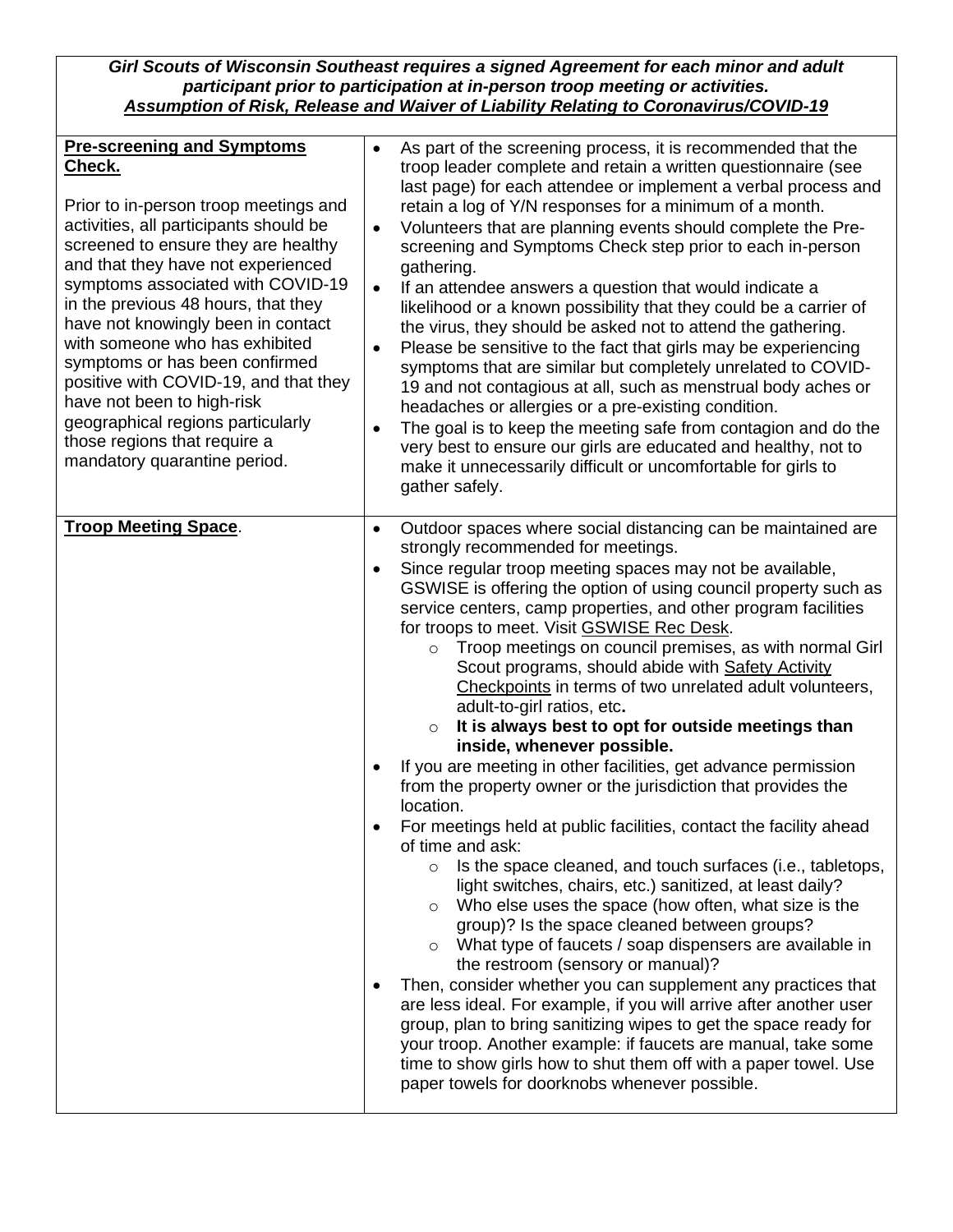| <b>Virtual meetings.</b>           | Meeting options may need to be flexible based on the fluid<br>$\bullet$<br>nature of COVID-19 risk. Troops that can run online meetings<br>as needed (or wanted) are welcome to do so.<br>GSWISE recommends periodic use of virtual troop meetings,<br>$\bullet$<br>when appropriate, to keep tech skills and virtual meeting habits<br>fresh.<br>Use the Safety Activity Checkpoints for Virtual Meetings, to<br>$\bullet$<br>guide your meeting plans: Virtual Troop Meetings.<br>To help facilitate virtual meetings, GSUSA and GSWISE are<br>$\bullet$<br>offering volunteers the ability to purchase a Zoom account at a<br>discounted rate to make virtual troop meetings easier, reliable,<br>and fun! Zoom licenses are available through GSUSA for \$36<br>per year, that is an 80% discount off the regular price of \$180.<br>Please select a registered adult member of your troop to<br>$\circ$<br>serve as the virtual meeting coordinator, as a Zoom<br>license needs to be assigned to a specific individual.<br>Go to this link to request and pay for your license:<br>$\circ$<br>https://gswise.wufoo.com/forms/zoom-request-20212022<br>Licenses are effective through July 31, 2022.<br>$\circ$                          |
|------------------------------------|-----------------------------------------------------------------------------------------------------------------------------------------------------------------------------------------------------------------------------------------------------------------------------------------------------------------------------------------------------------------------------------------------------------------------------------------------------------------------------------------------------------------------------------------------------------------------------------------------------------------------------------------------------------------------------------------------------------------------------------------------------------------------------------------------------------------------------------------------------------------------------------------------------------------------------------------------------------------------------------------------------------------------------------------------------------------------------------------------------------------------------------------------------------------------------------------------------------------------------------------------|
| <b>Troop Meetings in the home.</b> | GSWISE strongly suggests no meetings in the home out of<br>$\bullet$<br>concern that there would be greater risk of exposure to other<br>family members. The recommendation is to stay away from in-<br>home meetings.                                                                                                                                                                                                                                                                                                                                                                                                                                                                                                                                                                                                                                                                                                                                                                                                                                                                                                                                                                                                                        |
| Transportation (car-pooling).      | It is imperative to take all safety precautions when girls are<br>$\bullet$<br>traveling in motor vehicles.<br>If carpooling, make sure parents are aware ahead of time if girls<br>$\bullet$<br>will be in a car together.<br>Girls and adults should wear masks when inside of a<br>$\circ$<br>motor vehicle when the COVID-19 Community Level is<br>'high'.<br>Always space out the girls to avoid crowding.<br>$\circ$<br>Keep car window opened, at least slightly, to circulate<br>$\circ$<br>fresh air.<br>Consider the personal situation of your girls:<br>$\circ$<br>Do they live with an immune compromised<br>٠<br>person that they can put at risk? If so, perhaps<br>make other accommodations for her with her<br>parents.<br>Have the families been isolating, and free from<br>п<br>contagion? If so, the troop may essentially be a<br>safe bubble.<br>Always, for every in-person event, meeting, or transportation<br>arrangement, conduct the pre-screening process (see last<br>page).<br>Remember, sustained contact within less than six (6) feet for<br>$\bullet$<br>longer than ten (10) minutes within an enclosed area creates<br>high risk for virus transmission, so be very careful with carpool<br>decisions. |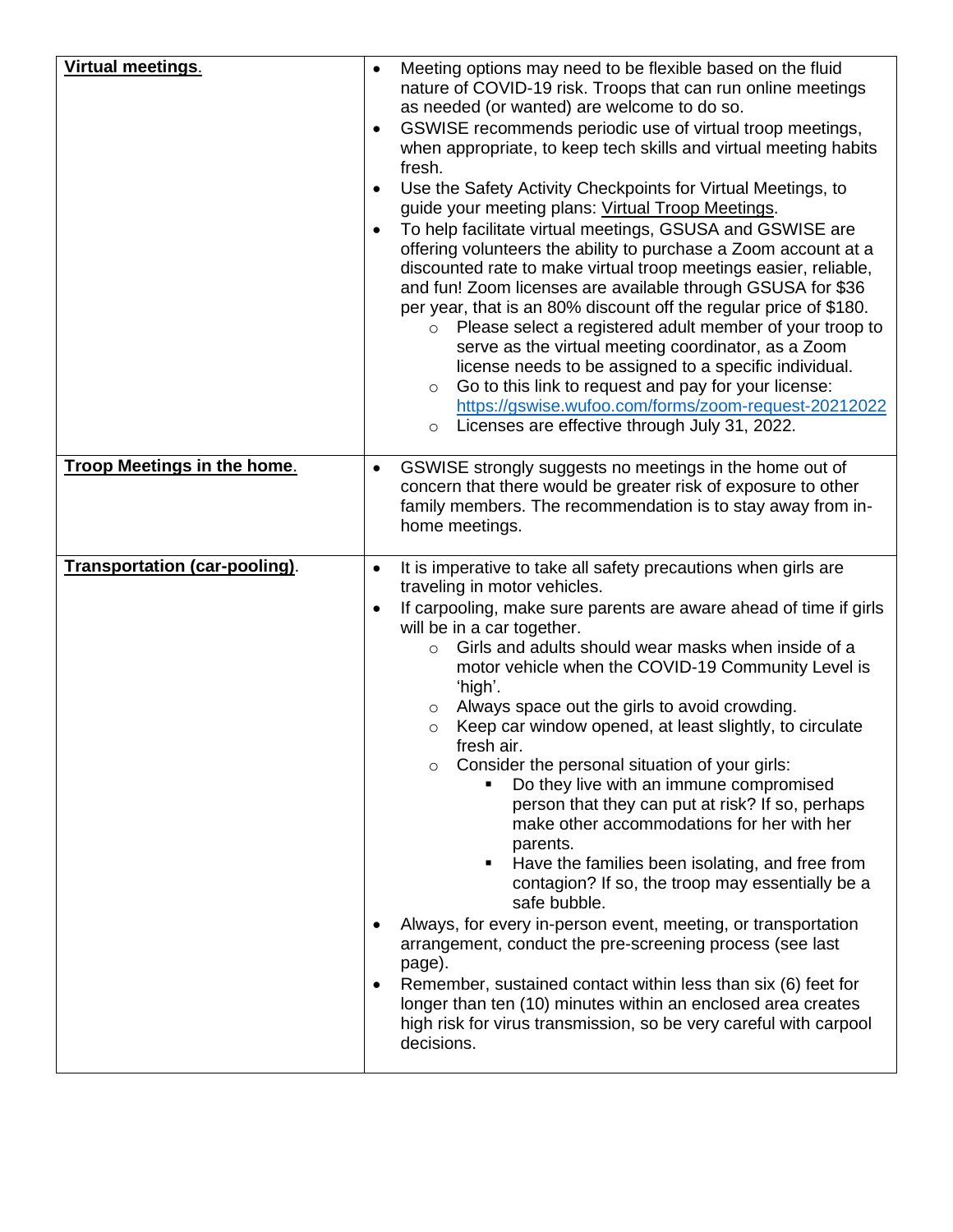| Day trips and activities.<br>In conjunction with Safety Activity<br>Checkpoints, follow the same<br>guidance as Troop Meetings and<br>Hygiene and COVID-19 Risk<br>Mitigation guidance in this document. | Call ahead to the facility or vendor to confirm that they are<br>$\bullet$<br>following CDC and state health department guidelines.<br>If activity or sporting equipment is being provided, ask the<br>$\bullet$<br>provider if they wipe down equipment in between uses.<br>Make whatever appropriate accommodations that are<br>$\bullet$<br>necessary. For example, bring extra sanitizer if none will be<br>provided for public use at the activity location.                                                                                                                                                                                                                                                                                                                                                                                                                                                                                                                                                                                                                                                                                                                                                                                                                                                                                                                                   |
|----------------------------------------------------------------------------------------------------------------------------------------------------------------------------------------------------------|-----------------------------------------------------------------------------------------------------------------------------------------------------------------------------------------------------------------------------------------------------------------------------------------------------------------------------------------------------------------------------------------------------------------------------------------------------------------------------------------------------------------------------------------------------------------------------------------------------------------------------------------------------------------------------------------------------------------------------------------------------------------------------------------------------------------------------------------------------------------------------------------------------------------------------------------------------------------------------------------------------------------------------------------------------------------------------------------------------------------------------------------------------------------------------------------------------------------------------------------------------------------------------------------------------------------------------------------------------------------------------------------------------|
| <b>Travel and overnight stays.</b>                                                                                                                                                                       | See here for Wisconsin Department of Health COVID-19 Travel<br>$\bullet$<br>guidance: https://www.dhs.wisconsin.gov/covid-<br>19/travel.htm; See further travel guidance later in this document.                                                                                                                                                                                                                                                                                                                                                                                                                                                                                                                                                                                                                                                                                                                                                                                                                                                                                                                                                                                                                                                                                                                                                                                                    |
| Personal contact.                                                                                                                                                                                        | Hugs, handshakes, "high-fives," and even activities like the<br>$\bullet$<br>friendship circle or squeeze can transmit COVID-19 from person<br>to person.<br>Create a safe way for girls and volunteers to greet and end<br>$\bullet$<br>meetings instead (like tapping elbows).                                                                                                                                                                                                                                                                                                                                                                                                                                                                                                                                                                                                                                                                                                                                                                                                                                                                                                                                                                                                                                                                                                                    |
| <b>First Aid Supplies.</b>                                                                                                                                                                               | Troop first aid supplies should include COVID-19 prevention<br>$\bullet$<br>items including hand sanitizer (at least 60% alcohol), tissues,<br>disposable facemasks, and disinfectants.<br>Trash baskets or bags should be supplied for meeting and<br>$\bullet$<br>activity spaces, if not already available. Make sure that the trash<br>baskets (or bags) are easily accessible for girls.<br>Disposable or no-contact thermometers may be added to<br>$\bullet$<br>supplies if available and not cost-prohibitive, however, parents<br>should be checking temperatures and allowing their girl(s) to<br>join group activities only when temperatures are normal.                                                                                                                                                                                                                                                                                                                                                                                                                                                                                                                                                                                                                                                                                                                                |
| <b>First Aid/CPR Training.</b>                                                                                                                                                                           | Keep skills up to date for any emergency.<br>$\bullet$                                                                                                                                                                                                                                                                                                                                                                                                                                                                                                                                                                                                                                                                                                                                                                                                                                                                                                                                                                                                                                                                                                                                                                                                                                                                                                                                              |
| <b>Disinfectants and Disinfecting.</b>                                                                                                                                                                   | Routinely clean and disinfect surfaces and objects that are<br>$\bullet$<br>frequently touched (i.e., tabletops, markers, scissors, etc.).<br>Use a household cleaner or see the EPA's list of effective<br>$\bullet$<br>cleaners approved for use against COVID-19. Follow the<br>manufacturer's instructions for all cleaning and disinfection<br>products (e.g., concentration, application method and contact<br>time, etc.).<br>Household bleach is effective against COVID-19 for up to 24<br>$\bullet$<br>hours when properly diluted. Check that the bleach is not<br>expired and determine if it can be used on a given surface.<br>Follow the manufacturer's instructions for application and proper<br>ventilation. Never mix household bleach with ammonia or any<br>other cleanser.<br>To prepare a bleach solution, mix:<br>$\circ$<br>5 tablespoons (1/3rd cup) bleach per gallon of<br>water or<br>4 teaspoons bleach per quart of water<br>٠<br>See the CDC's website for more on cleaning and disinfecting<br>$\bullet$<br>community facilities.<br>FDA Warning. The FDA has advised consumers not to use<br>$\bullet$<br>certain hand sanitizers due to unsafe ingredients. The CDC<br>provides an updated list of products that should never be used.<br>Be sure to check FDA updates on hand sanitizers consumers<br>should not use and stay away from products deemed unsafe. |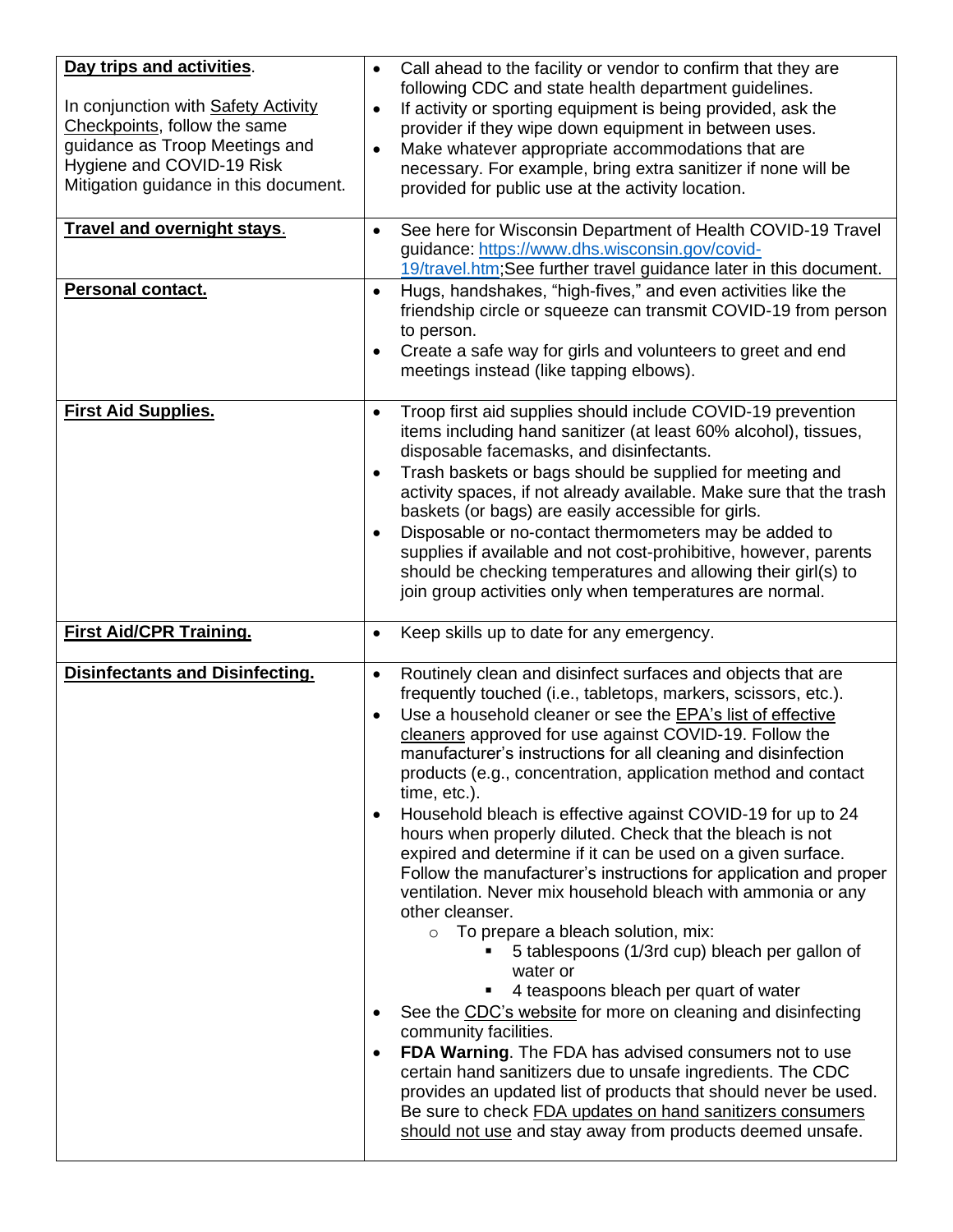| <b>Face Coverings.</b>                                                                                                                    | $\bullet$<br>$\bullet$<br>$\bullet$                                                                                                                           | All girls and adult members should follow CDC masking<br>guidelines, as determined by the COVID-19 Community Level<br>designation per county during in person gatherings. You can<br>receive up to date status and recommendations by visiting the<br>CDC COVID-19 by County search found here.<br>If either your home OR meeting location fall within a<br>$\circ$<br>'high' community level, please follow guidance as set<br>by the CDC.<br>Some girls or volunteers may not be able to wear<br>$\circ$<br>masks, due to medical conditions such as asthma, or<br>if participating in higher-risk activities such as<br>swimming, campfires, eating, etc.<br>If you have additional questions after referencing the<br>$\circ$<br>CDC recommendations, contact GSWISE for<br>guidance on how best to handle these exceptional<br>circumstances as they arise.<br>Face coverings are a civic responsibility and a sign of caring for<br>the community. Please remind girls that Girl Scouts wear face<br>coverings (masks) not only to protect themselves but to protect<br>others.<br>Girls can bring their own face coverings. Have disposable<br>masks on hand for those who need them.<br>Volunteers can teach girls how to handle their face coverings so                                                                                                                                                    |
|-------------------------------------------------------------------------------------------------------------------------------------------|---------------------------------------------------------------------------------------------------------------------------------------------------------------|---------------------------------------------------------------------------------------------------------------------------------------------------------------------------------------------------------------------------------------------------------------------------------------------------------------------------------------------------------------------------------------------------------------------------------------------------------------------------------------------------------------------------------------------------------------------------------------------------------------------------------------------------------------------------------------------------------------------------------------------------------------------------------------------------------------------------------------------------------------------------------------------------------------------------------------------------------------------------------------------------------------------------------------------------------------------------------------------------------------------------------------------------------------------------------------------------------------------------------------------------------------------------------------------------------------------------------------------------------------------------------------------------------------------|
|                                                                                                                                           |                                                                                                                                                               | that the coverings are effective.                                                                                                                                                                                                                                                                                                                                                                                                                                                                                                                                                                                                                                                                                                                                                                                                                                                                                                                                                                                                                                                                                                                                                                                                                                                                                                                                                                                   |
| <b>Food, Dining and Snacks.</b><br>Be careful when handling and serving<br>food and have girls be careful with<br>each other when eating. | $\bullet$<br>$\bullet$<br>$\bullet$<br>$\bullet$<br>$\bullet$<br>$\bullet$<br>٠<br>$\bullet$<br>$\bullet$<br>$\bullet$<br>$\bullet$<br>$\bullet$<br>$\bullet$ | Encourage girls to bring their own foods to eat (bag lunch or<br>dinner)<br>Encourage girls not to share their food after having touched it,<br>such as a bag of chips.<br>Individually wrapped items are recommended.<br>If providing snacks, especially if unwrapped, have one person,<br>wearing gloves, hand out items to each person, such as with<br>cupcakes or cookies.<br>Use a serving spoon or scoop rather than reaching into a bag or<br>bowl of snacks.<br>Use a buffet line only if staffed with a safely protected server<br>with mask and gloves.<br>Avoid "serve yourself" buffets.<br>Public dining only as permitted in your local jurisdiction.<br>If serving family style, have one person, wearing clean gloves,<br>serve everyone on clean plates.<br>Use disposable plates, forks, napkins, etc. when possible.<br>Encourage girls to bring foods they can easily cook themselves<br>(a prepacked foil pack) or hotdog for outdoor cooking.<br>Ensure everyone handling food, those serving, girls, adults,<br>wash hands (even if they will be wearing gloves) prior to any<br>food prep or meals, following CDC handwashing guidelines.<br>If sharing outdoor cooking utensils (roasting forks), they should<br>be washed and sanitized between each use or bring enough<br>utensils so that each person gets their own.<br>Continue recommendation for 6 foot spacing during mealtimes. |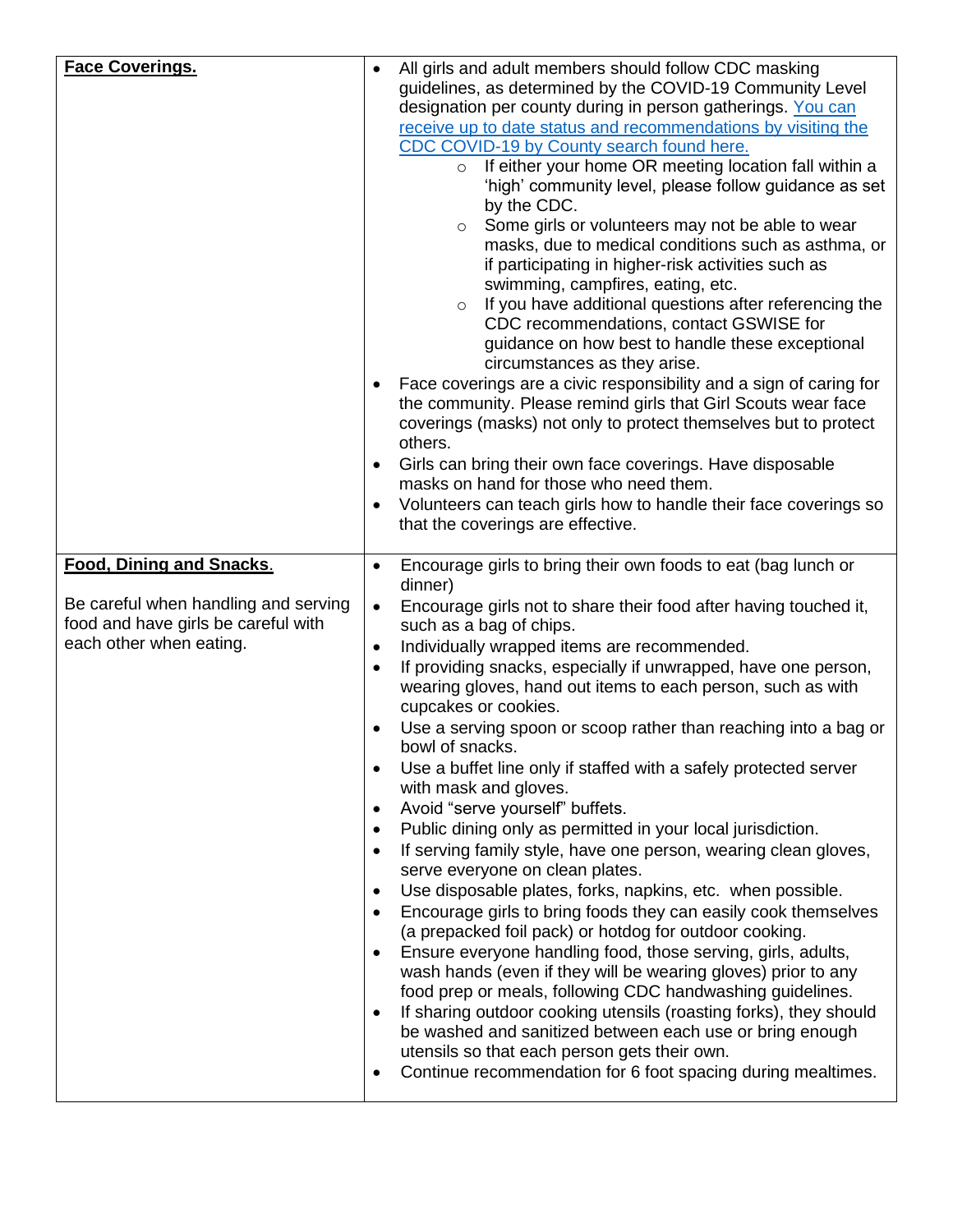**Travel and overnight stay**. The timeframe for resuming travel will vary from state to state and even from county to county in some cases. As always, regardless of COVID-19 restrictions, volunteers must follow guidance in [Safety Activity Checkpoints.](https://www.gswise.org/content/dam/girlscouts-gswise/documents/2020%20Edition%20SACP@4.8.20%20(1).pdf) *Volunteers must seek council approval through the [Troop Trip](https://form.jotform.com/213507159743054)  [Application](https://form.jotform.com/213507159743054) before planning trips that are more than 100 miles from the troop's community and/or trips that are three or more nights long. The [COVID Travel Guide](https://www.gswise.org/content/dam/girlscouts-gswise/documents/COVID%20Travel%20Planning%20Guide.pdf) provides information and steps for troops to develop a safe travel plan during the current pandemic.*

Although travel plans are often arranged several months in advance, be aware that the COVID-19 risk is fluid; it can and will change, and contingencies should be planned ahead-of time for re-scheduling, cancelling, or pivoting to a virtual activity. For all planned trips, create a timeline and identify a drop-dead date when decisions must be made about whether to move forward with the planned trip or not, based primarily on the safety of our girls, along with financial commitment deadlines and/or other factors. You should also consider purchasing travel insurance but be sure to read all fine print and ask questions to ensure COVID or pandemicrelated cancellation is covered; it is often excluded.

You can access a summary of Wisconsin's suggestions/restrictions [here.](https://www.dhs.wisconsin.gov/covid-19/travel.htm) Also, check all guidance provided by the [CDC specific to travel,](https://www.cdc.gov/coronavirus/2019-ncov/travelers/map-and-travel-notices.html) and, for international travel, check U.S. Department of State Travel Advisories. Be sure to check the CDC and Department of State advice with respect to US or international travel. Also, consider using the [Event Risk Assessment Planning Tool,](https://covid19risk.biosci.gatech.edu/) published by Georgia Tech. This helpful interactive map geographically tracks COVID-19 risk factors by state and county. There is more information about the Georgia Tech tool located under the Additional Resources at the end of this chapter.

Travel approvals will be considered on a case-by-case basis, factoring in the risk associated with the specific type of travel being requested. For example, a troop might request to proceed with a camping trip, with girls and parents of separate households traveling separately, and sleeping and cooking in separate areas. For this type of trip, social distancing is possible, and masks can be always worn other than when eating, and eating is occurring only within the family unit. But, as with all in-person activities, all guidance outlined in this chapter should be implemented; for example, follow the guidance in the section for Volunteer Awareness and for Prescreening and Symptoms Check.

Always implement modifications to travel plans that make social distancing practicable; for example, as mentioned above, travelers from separate households practicing social distancing. Again, sustained contact within less than six (6) feet for longer than ten (10) minutes within an enclosed area creates high risk for virus transmission. For travel that include girls and adults from multiple households who must be in close proximity (e.g., sharing transportation or accommodations), consider guidance related to resident camp programs. See the [American Camp Association Resource Center for Camps](https://www.acacamps.org/resource-library/coronavirus-information-camps) which include a [Field Guide for Camps.](https://www.acacamps.org/resource-library/coronavirus/camp-business/field-guide-camps)

Strategies to mitigate COVID risk may include breaking the group up into smaller cohorts or instituting pre-trip quarantine and testing requirements, in addition to pre-screening and symptoms checks, which should take place before all in-person activities.

Check the CDC [Domestic Travel Guidance](https://www.cdc.gov/coronavirus/2019-ncov/travelers/travel-during-covid19.html?CDC_AA_refVal=https%3A%2F%2Fwww.cdc.gov%2Fcoronavirus%2F2019-ncov%2Ftravelers%2Ftravel-in-the-us.html) details about various types of travel, risk factors, and steps to mitigate risk. Another additional resource to examine is the [Educator Travel Toolkit](https://syta.org/?s=covid-19) created by the Student Youth Travel Organization (although this resource was created for trips planned with a tour provider, the suggestions are more broadly applicable.) Recommendations from this guide include consider purchasing travel insurance (be sure to understand if the policy has COVID-19 or pandemic exclusions); plan to bring 1-2 adults beyond the ratio-required number of adults and to pre-book an extra accommodation space, in case it is necessary to isolate a traveler from the rest of the group.

Before implementing GSWISE guidance, first and foremost, always verify and stay in compliance with federal, state, and local governmental health authority guidance or restrictions.

**Hygiene and COVID-19 Risk Mitigation**. Follow the resources developed by credible public health sources such as CDC or your local public health department. Share these with girls and volunteers and ensure that they are practiced during meetings and activities. Place signs in the meeting or activity space to remind girls and volunteers to engage in everyday preventive actions to help prevent the spread of COVID-19. Signs should include: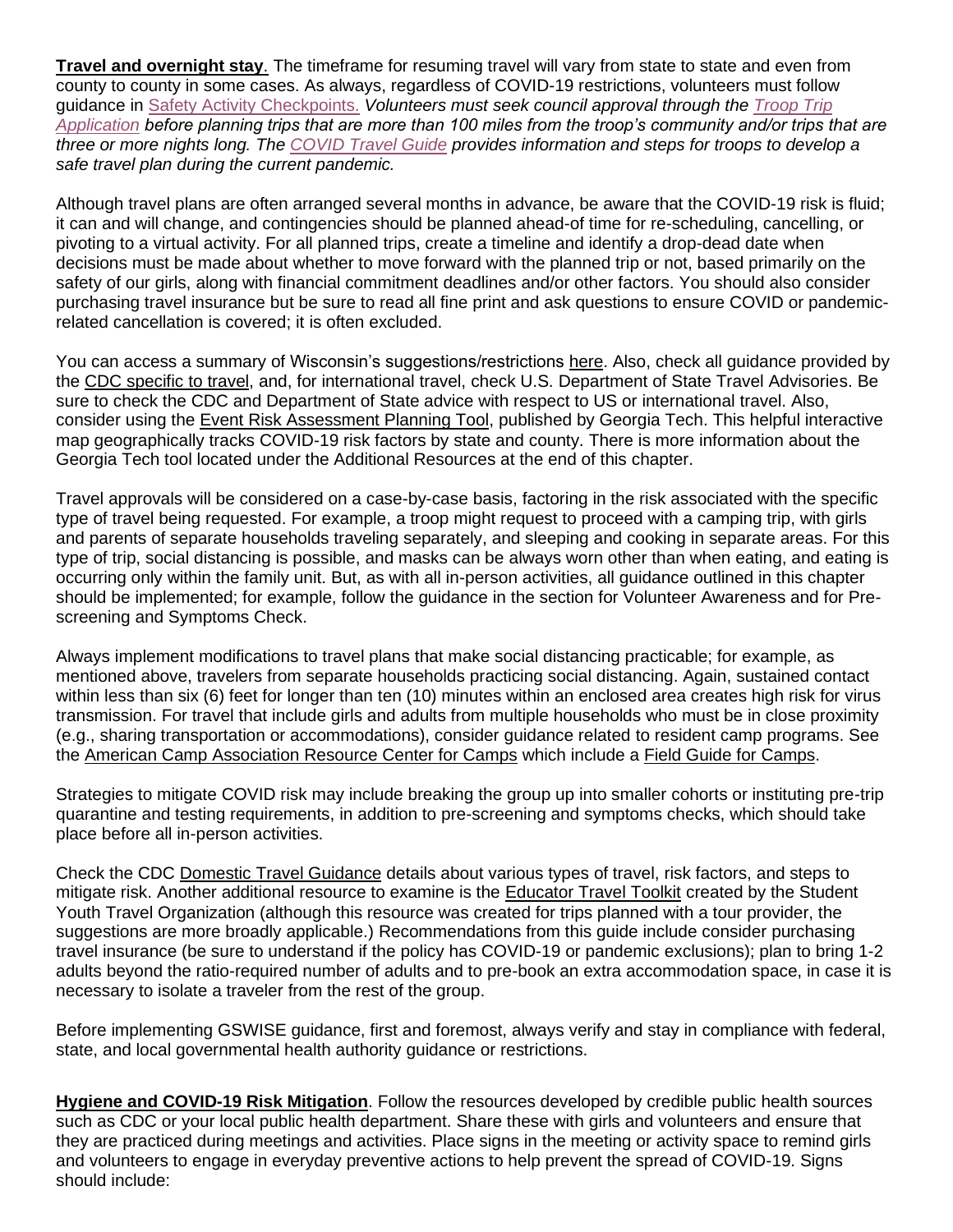- Stay home if you are sick.
- Cough and sneeze into a tissue, throw the tissue in the trash, and wash or sanitize your hands.
- Wash your hands often with soap and water for at least 20 seconds, especially after going to the bathroom; before eating; and after blowing your nose, coughing, or sneezing. If soap and water are not available, use a hand sanitizer that contains at least 60% alcohol.
- Avoid touching your eyes, nose, and mouth. Wash hands if you do touch.
- Volunteers, girls and parents should be reminded to make sure temperatures are taken prior to group interaction to confirm the individual is not running a fever and temperature is a normal 98.6 degrees Members with fever or temperature higher than 98.6 should skip the in-person gathering until their temperature is normal.

**Reporting and communicating a positive COVID 19 test**. In the event of a COVID-19 positive test result, do **NOT** contact the parents or troop members. Promptly contact GSWISE council at (800) 565-4475 in this situation. **A council staff member** will work with you to contact your [local health department](https://www.dhs.wisconsin.gov/lh-depts/counties.htm) so that the following can be done by the local health department personnel or GSWISE staff (NOT Volunteers):

- Confirming and tracing the positive tester,
- Contacting the parents of anyone who may have been exposed (or other volunteers),
- Notifying the facility where a troop has met.

Let additional volunteers know that DHS will notify parents and others about a positive test result and that the **tester's identity is confidential**. Remember that girl and volunteer health information is private and strictly confidential and should be only shared on a need-to-know basis with a council staff member.